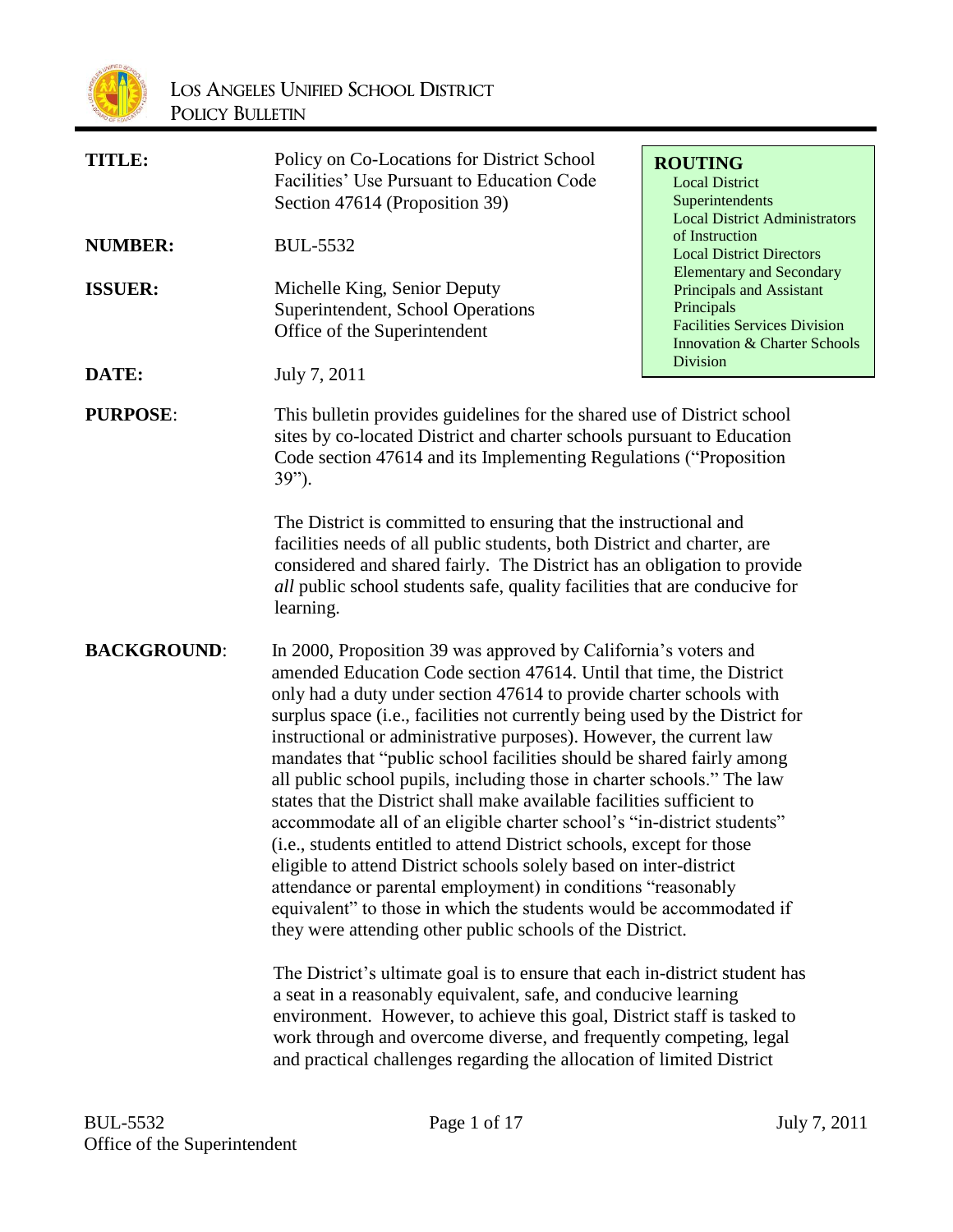

facilities to eligible charter schools pursuant to Proposition 39.

For instance, challenges include considerations of the operational feasibility to fulfill the District's duty to accommodate all new and special needs students each year within an entire framework of statutory, regulatory, and contractual duties that guide and bind the District's effort to meet its core mission to educate the children of Los Angeles. In addition, when administrating Proposition 39 facilities requests, the District is faced with competing laws, regulations, and mandates that compel the District to reduce its inventory of classroom seats by removing portable bungalows as well as eliminating involuntary busing and year-round multi-track academic calendars. The District has more charter schools operating within its boundaries than any other school district in the nation, and while it has undertaken a massive building program to relieve critical overcrowding, it remains burdened with a scarcity of available facilities.

The difficulties of facing all of these mandates and limitations are greatly exacerbated by the limited timeframe within which the District must annually allocate facilities to eligible charter schools. The District is afforded only ninety (90) calendar days (fifty-seven (57) of which are business days) to review all charter schools' facilities requests, identify all available space, and issue all preliminary proposals. In addition, modifications to the school sites are frequently necessary. Constructing/modifying fencing, buildings, restrooms and entrances at existing school sites involves several months of planning, formal approvals for expenditures of limited public funds, and physical execution of the work by a reduced workforce.

In order to fairly share the District's limited space, the District strives to continually improve the processes it follows to allocate space to charter schools that submit legally sufficient Proposition 39 facilities requests by streamlining the process to meet the annual needs of applicant charter schools while not unfairly burdening District schools. Charter schools' facilities offers are not made in a vacuum, and the process does not simply involve making a charter school match based solely on a statistical fit for numerical availability. Rather, the District seeks to maximize the overall quality of offers to all eligible charter school applicants while also minimizing the significant resulting disruption to District schools.

**TIMELINE:** The following annual statutory deadlines are prescribed by the current Proposition 39 Implementing Regulations. The District's comprehensive matching process involving collaboration with Local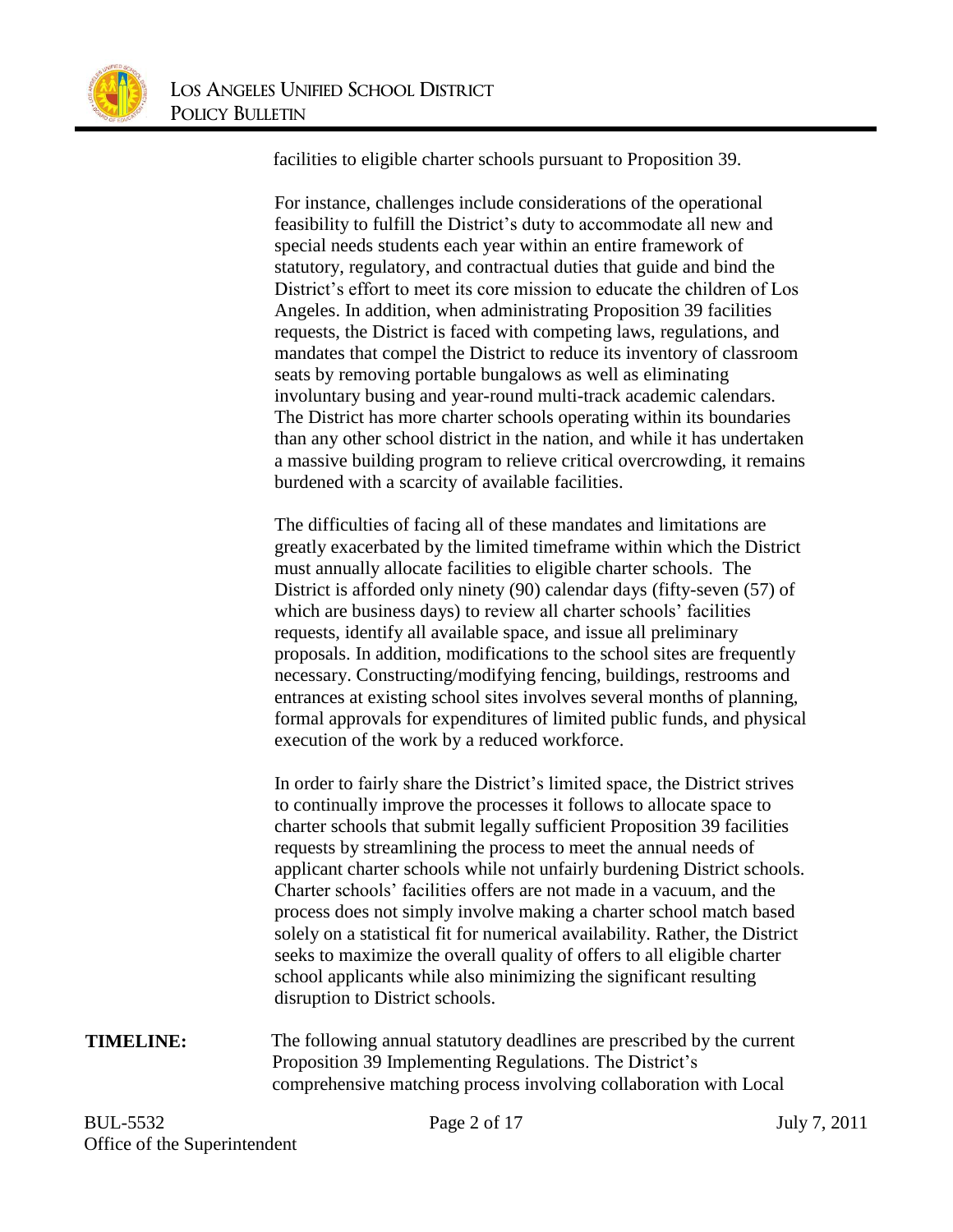

District Proposition 39 Liaisons (and through their Principals) will start as early as October and continue through April.

# **November 1**

To receive facilities during a particular fiscal year, a charter school must submit a written facilities request to the District on or before November 1 of the preceding fiscal year.

\*\*Please note that November 1 is also the internal deadline for District schools to identify all anticipated uses of classrooms for the subsequent school year to ensure that the inventory assessment performed by School Management Services is complete, accurate and confirmed at the start of the matching process.

### **December 1**

The District shall review the charter school's projections of in-district and total classroom ADA ("average daily attendance") on or before December 1, express any objections in writing and state the projections the District considers reasonable.

# **January 2**

On or before January 2, the charter school shall respond to any objections expressed by the District. The charter school shall reaffirm or modify its previous projections as necessary to respond to the information received from the District.

### **February 1**

On or before February 1, the District shall prepare in writing a preliminary proposal regarding the space to be allocated to the charter school and/or to which the charter school is to be provided access. At a minimum, the preliminary proposal shall include:

- 1) the projections of in-district classroom ADA on which the proposal is based,
- 2) the specific location or locations of the space,
- 3) all conditions pertaining to the space, including a draft of any proposed agreement pertaining to the charter school's use of the space, and
- 4) the projected pro rata share amount and a description of the methodology used to determine that amount.

The District shall also provide the charter school a list and description of the comparison group schools (schools that the charter student would have otherwise attended had they elected to remain in the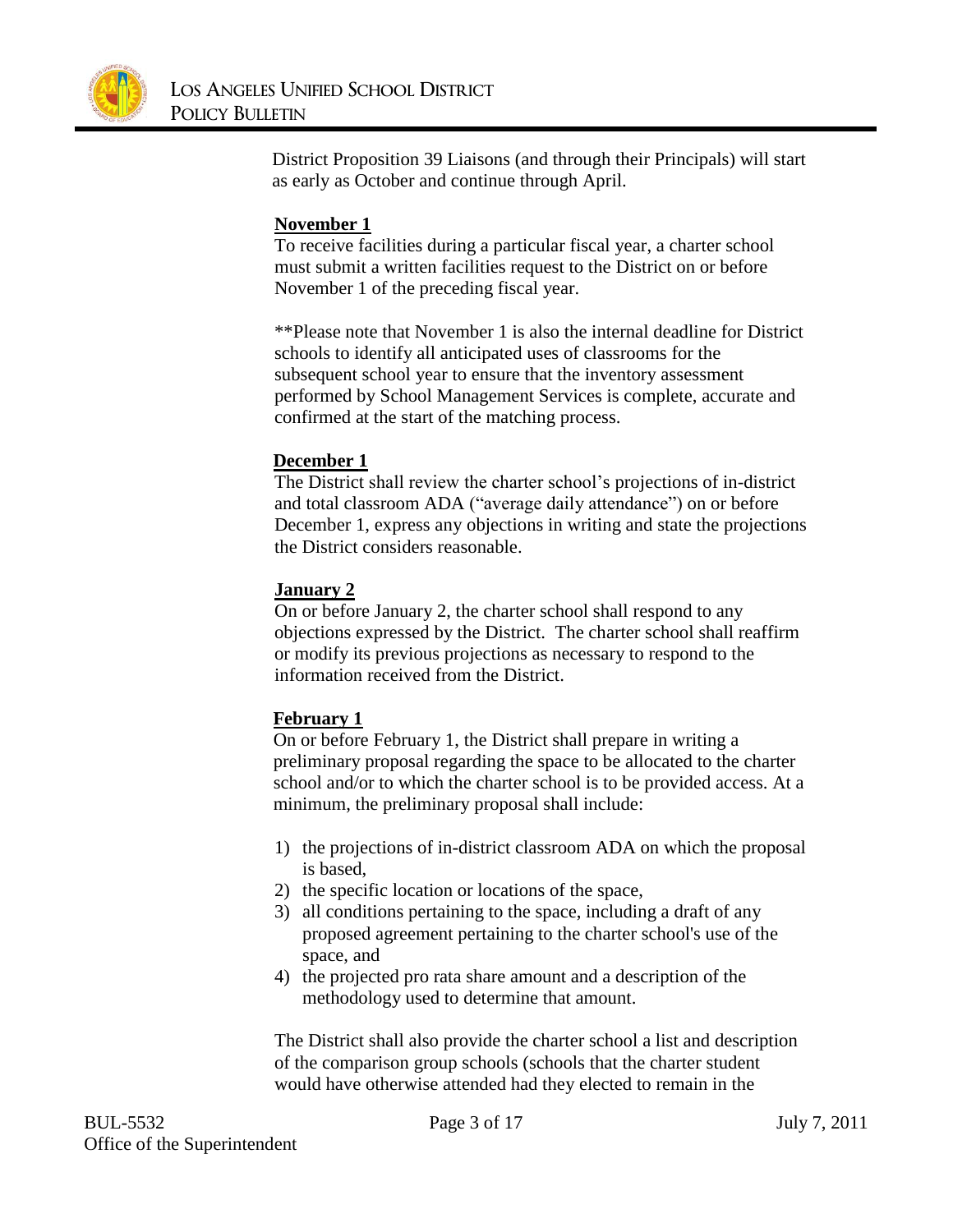

District) used in developing its preliminary proposal, and a description of the differences between the preliminary proposal and the charter school's facilities request as submitted pursuant to 5CCR Section 11969.9 (b).

# **March 1**

On or before March 1, the charter school shall respond in writing to the District's preliminary proposal, expressing any concerns, addressing differences between the preliminary proposal and the charter school's facilities request and/or making counter proposals.

# **April 1**

On or before April 1, having reviewed any concerns and/or counter proposals made by the charter school, the District Superintendent shall submit in writing a final notification of the space offered to the charter school. The notification shall include a response to the charter school's concerns and/or counter proposals (if any). The notification shall specifically identify:

- 1) the teaching station, specialized classroom space, and non-teaching station space offered for the exclusive use of the charter school and the teaching station, specialized classroom space, and non-teaching station space to which the charter is to be provided access on a shared basis with District-operated programs;
- 2) for shared space, the arrangements for sharing;
- 3) the in-district classroom ADA assumptions for the charter school upon which the allocation is based and, if the assumptions are different than those submitted by the charter school pursuant to 5CCR Section 11969.9 (e), a written explanation of the reasons for the differences;
- 4) the specific location or locations of the space;
- 5) all conditions pertaining to the space;
- 6) the pro rata share amount; and
- 7) the payment schedule for the pro rata share amount, which shall take into account the timing of revenues from the state and from local property taxes.

# **May 1**

The charter school must notify the District in writing whether or not it intends to occupy the offered space. This notification must occur by May 1 or 30 days after the District notification, whichever is later. The charter school's notification can be withdrawn or modified before this deadline.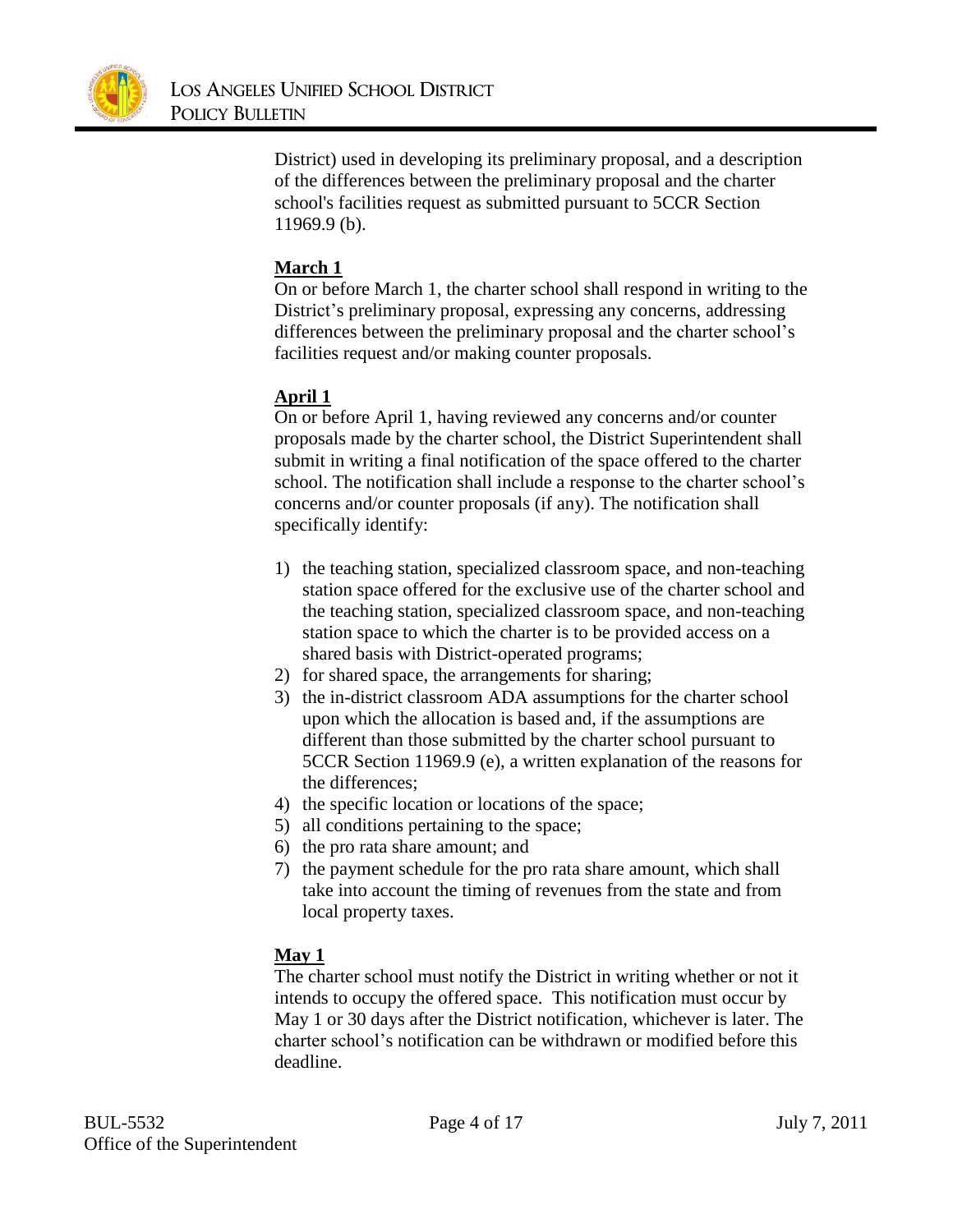

If the charter school does not notify the District by this deadline that it intends to occupy the offered space, then the space shall remain available for District programs and the charter school shall not be entitled to use District facilities in the following fiscal year.

**10 Business Days Prior to First Day of Charter School Instruction**

The space allocated to the charter school by the District (or to which the District provides the charter school access) must be furnished, equipped and available for occupancy by the charter school for a period of at least ten (10) working days prior to the first day of instruction of the charter school.

# **PROCEDURES:** The following sets forth the operational guidelines for District school and charter school principals co-located on District facilities, and is subject to any agreement reached between the District and a charter school in a formal use agreement.

Facilities Utilization

The charter school shall comply with all District policies regarding the operations and maintenance of the school facilities and furnishings and equipment.

Facilities and furnishings and equipment provided to a charter school by the District shall remain the property of the District. All District property should be labeled by the Facilities Service Division in order to maintain accurate inventory. It is the responsibility of the charter school to maintain all furniture and equipment not provided by the District, and to provide any and all supplies for the equipment provided by the District (e.g., toner, paper, etc.).

Per District Policy Bulletin 953.1, at the end of each fiscal year, schools and offices must complete an inventory for applicable equipment purchased with Unrestricted General Fund resources. However, it is preferred that the inventory be updated throughout the year as necessary. Pre-numbered identification labels will be placed on all equipment. Both the charter and District schools are responsible for the inventory associated with their own space.

• Equipment may not be loaned to any District or charter school employee, group or other persons for personal use. Equipment which is temporarily taken away from the site to perform District functions must be strictly controlled and accounted for. Refer to Bulletin No. DB-15, "Written Authorization for Possession of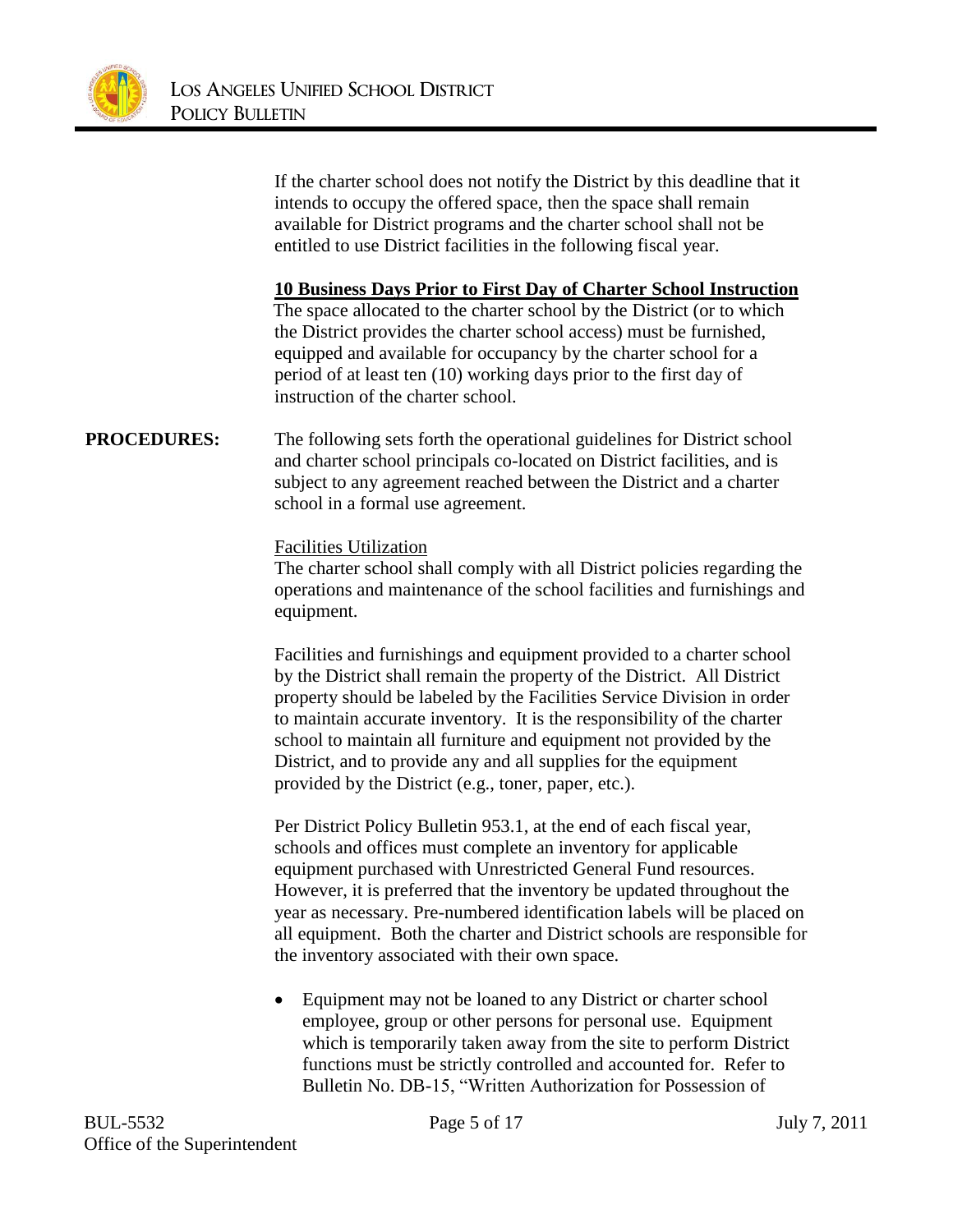

District Equipment Offsite", dated July 25, 2001 from the Accounting & Disbursements Division. The time period that equipment is temporarily away from the site should be kept at a minimum and should not exceed six months. All such equipment must be returned to the site prior to taking the annual equipment inventory.

- Highly desirable and portable equipment, such as computers, media players and televisions, must be anchored with security devices and housed in rooms that can be secured. When these items are not in use, they should be stored in secured rooms or locked closets. Equipment shall not be taken home to be stored. In addition, all highly desirable and portable equipment items must be permanently marked "Los Angeles Unified School District" in a prominent area on the equipment. Assistance in securing equipment and rooms can be obtained from your Maintenance Area. See the District Store's Warehouse Supplies and Equipment Catalog for appropriate security devices.
- No later than June 30 of each fiscal year, the charter school principal shall submit to the Local District Proposition 39 Liaison, a written statement indicating the completion of the annual equipment inventory.
- By July 31, each Local District Proposition 39 Liaison will provide a written assurance that his/her reporting units have complied with the equipment inventory requirements to the Accounting Controls & Oversight Branch.

The District is not obligated to pay for the modification of an existing school site to accommodate the charter school's grade level configuration.

The District shall allocate and/or provide access to non-teaching station space commensurate with the in-district classroom ADA of the charter school and the per-student amount of non-teaching station space in the District school.

• Non-teaching station space is all of the space that is not identified as teaching station space or specialized classroom space and includes, but is not limited to, administrative space, kitchen, multipurpose room, and play area space. The District shall negotiate in good faith with the charter school to establish time allocations and schedules so that educational programs of the charter school and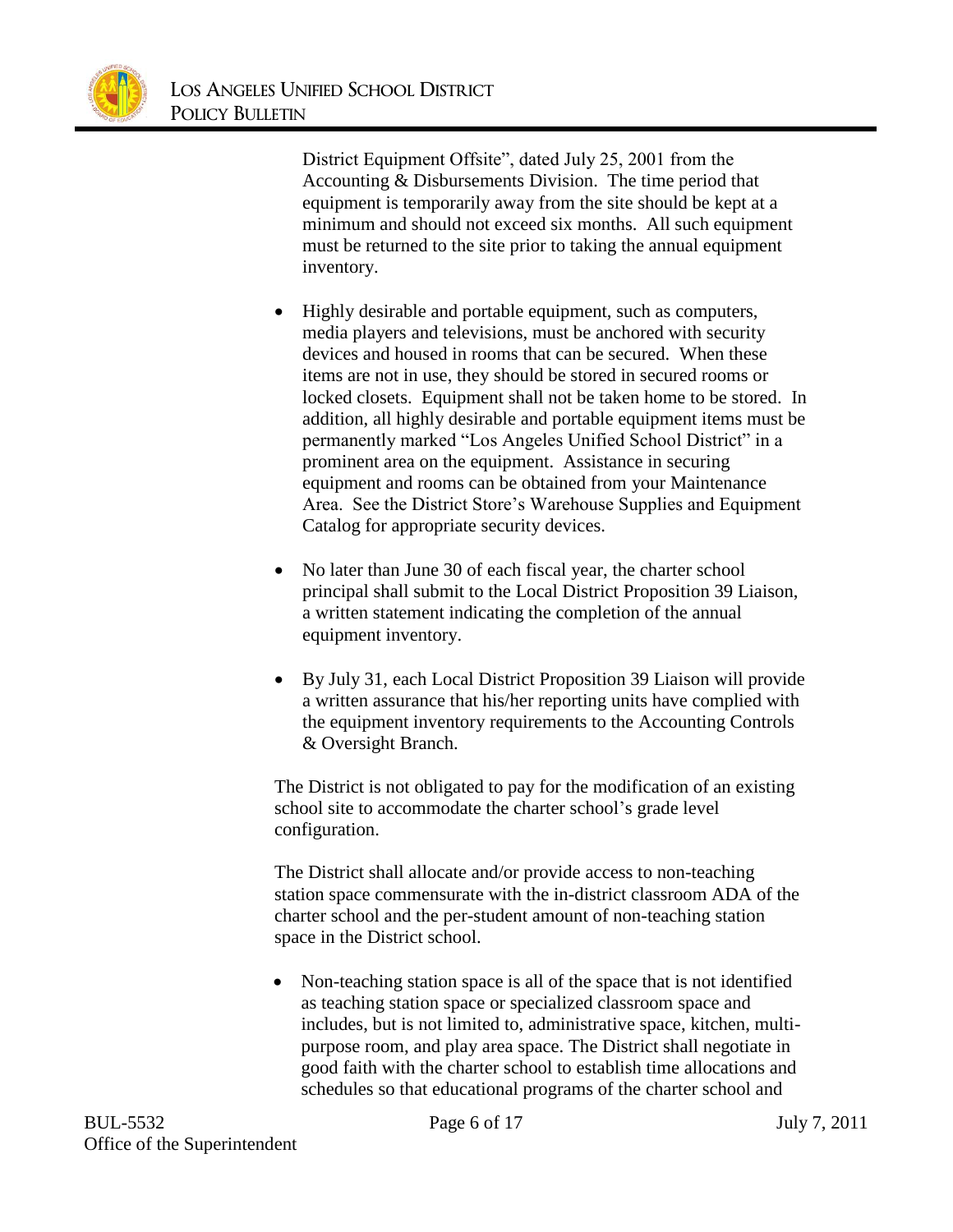

District School are least disrupted. The charter school and District school allocations of space will be clearly articulated in a facilities use agreement signed by both the District and the charter school principal prior to the charter school taking occupancy.

The principal of the District operated school is responsible to their respective superintendents, and ultimately to the Superintendent, for the educational program of their school. Both the District principal and the charter principal are mutually responsible for the care, operation, and supervision of the school plant.

As the District representative at the school site, the District Principal is responsible during times of crisis and will direct all activities consistent with the District safe school plan.

To address forthcoming issues relating to the shared use of facilities, the co-located District school principal and charter school principal are encouraged to meet in August and then every two weeks thereafter throughout the school year. To ensure effective communication and coordination between the two schools, District school principals (or designated and empowered administrators, when necessary) should attend these meetings.

Specific topics to be addressed during these regularly scheduled meetings shall include, but not be limited to, the following:

- 1. Site Access & Availability
- 2. School Services
- 3. Student Meals Program
- 4. Classroom usage
- 5. Keys
- 6. Scheduling
- 7. Safety & Security
- 8. Resolving Facilities Usage Issues

#### Site Access & Availability

The space allocated for use by the charter school, subject to sharing arrangements, shall be available for the charter school's entire school year regardless of the school district's instructional year or class schedule and may not be sublet or used for purposes other than those that are consistent with District policies and practices.

During District non-operating hours, the charter school will have access to the space on the District facility identified in the facility use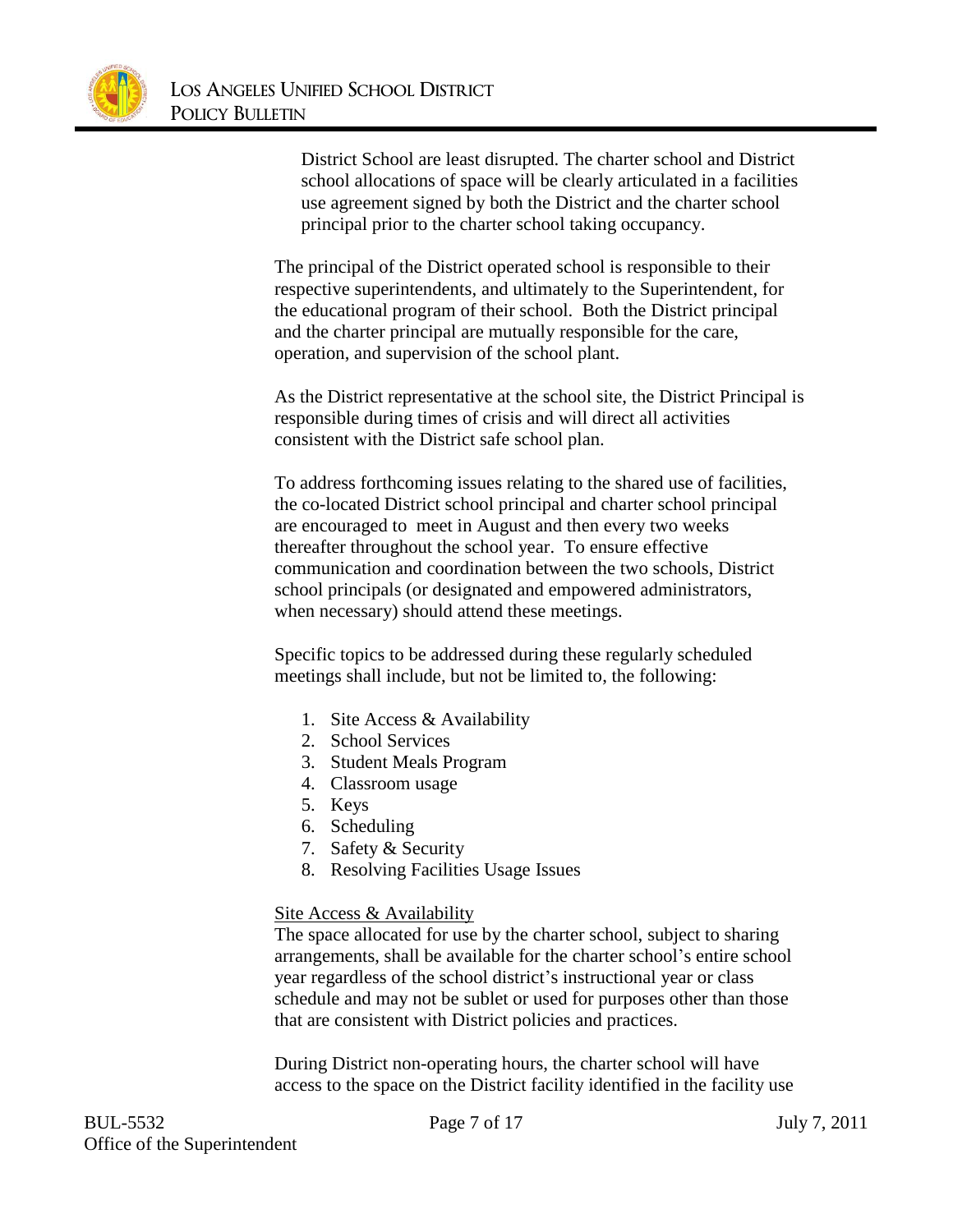

agreement only. Although access will be without the support of District staff, both Principals should notify one another of unplanned visits by either school to the campus with no less than two (2) days advance notice. The charter school will be responsible for all liability resulting from this access.

When accessing the District facilities during District non-business hours, the charter school principal will be responsible to comply with District Policy Bulletin 2426.1, including, but not limited to, the following:

- Opening the Site
	- o Telephone the School Police Department at 213-625-6631 IMMEDIATELY upon entering the site and identify yourself by name and position.
	- o Immediately turn off the alarm system.
- Closing the Site
	- o Close and lock all interior and exterior doors, windows and transit openings.
	- o Turn off air conditioning and heating units, fans and office machines.
	- o Free alarm sensors of ALL obstructions, including mobiles or other moving objects.
	- o Just prior to departure, notify the School Police Department and turn on the intrusion alarm system.

### School Services

The charter school shall pay the District a per-square-foot facilities cost for, among other things, the maintenance and operations costs of the provided facilities in a manner set forth in a formal use agreement between the charter school and the District. This contribution shall be on a pro rata share basis, generally for the following costs:

- 1. Debt Service-interest and principal on COPS (Education Code section 47614)
- 2. Maintenance and Operations
- 3. Safety (School Police)
- 4. Deferred Maintenance
- 5. Insurance
- 6. Grounds Costs

All District staff assigned to provide the services above must do so for the entire site regardless of charter or District occupied space. All co-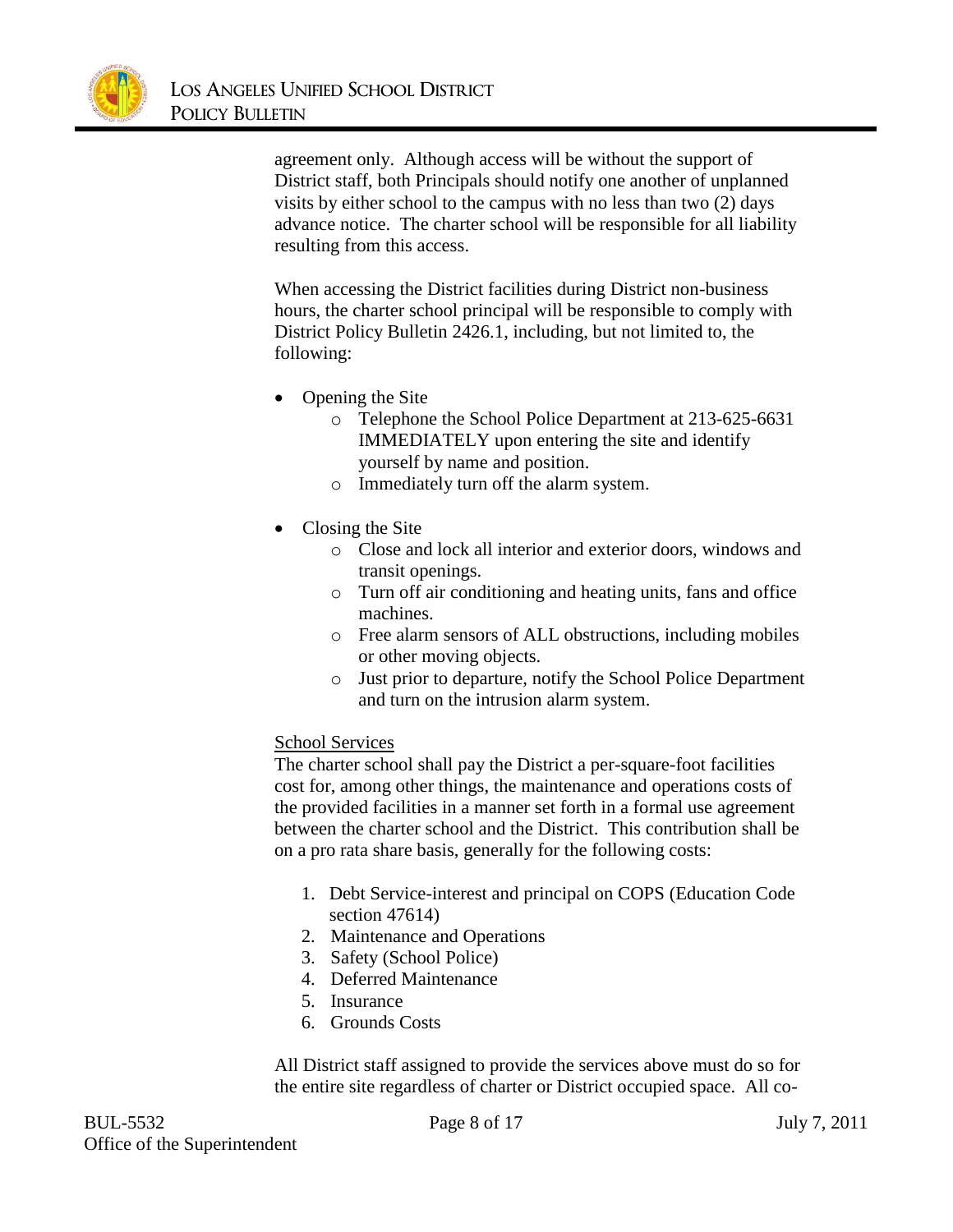

located facilities are allotted additional resources and staff based on the total number of students at the site to include co-located charter students. For example, if thirty percent of the teaching stations on the District site are occupied by the charter school, then thirty percent of the recoverable facilities costs will be provided and billed to the charter school. The charter school shall receive these same types of services as the District school.

The charter school principal must contact the District school principal and make a formal written request for additional service, repair, or to register a complaint. The District principal will then use the facility service request process to facilitate an assessment of required action.

No other services other than those listed above are provided to charter schools as part of a Proposition 39 co-location. Any other services requested by the charter school (e.g., nursing, after school programs, special education, etc.) should be directed by the charter school to the Innovation & Charter Schools Division at 213-241-2487. The charter school will pay separately for any and all of these requested services.

#### Student Meals Program

The charter school will have access to the eating area on the District campus per the Shared Use Agreement in coordination with the District principal.

#### Classroom Usage

In accordance with Board Rules 2351 through 2370, school administrators are responsible for compliance with federal, state and local safety regulations. Accordingly, District school principals shall assess room assignments in terms of student and staff safety.

Charter school principals will make a formal request in writing to the District principal for any and all repairs and/or modifications needed. The District principal will then notify the Complex Plant Manager to facilitate an assessment of required action.

Room usage assignments are to be made in a way to minimize, to the largest degree possible, the adverse affects to both the District school or charter school programs.

Any nonschool District organization, school, or group that wishes to use the school campus at any time when a charter school program and/or District school program are operating shall obtain the signatures of both the District and charter school principals for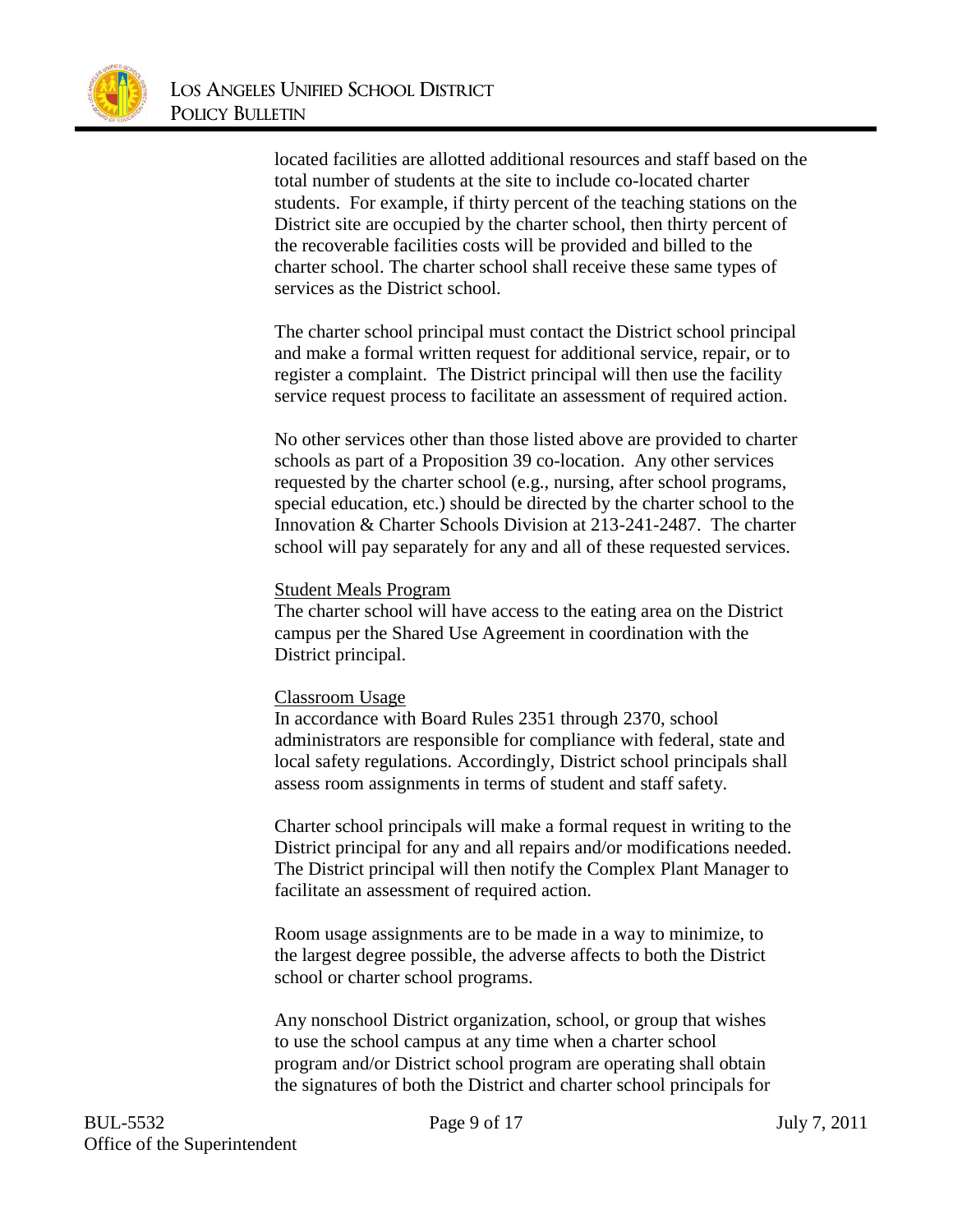

approval of specific room usage.

When any organization wants to lease the campus via the Civic Center/Filming permit process, the District principal is responsible for this process and will consult with the charter school principal to ensure that there is not a scheduling conflict with academic programs before approving the usage.

### Keys

For proper access and safety considerations, the District school principal will provide the charter school principal with a set of keys to those areas of the school being utilized for the charter school's programs, such as the library, auditorium, and computer labs.

The charter school principal will report all lost keys to the District principal immediately, at which point the District principal will submit a new key request for replacement of lost keys. The charter school will be responsible for the cost of all replaced keys and any associated costs such as rekeying.

The charter school administration shall be notified and provided with a new set of keys when locks are changed due to emergencies.

The charter school principal shall comply with District Policy Bulletin 2374.2, as if it is a District school.

# **PROCEDURES TO BE FOLLOWED**

- A. The District principal shall be responsible for the control, issuance, and return of all keys, and maintenance of appropriate records of key distribution.
- B. The District Principal shall maintain an up-to-date record of the distribution of all keys.
- C. All keys, including custodial keys, are to be kept in a locked key safe or vault when not physically in the possession of authorized school staff.
- D. The issuance and receipt of all keys shall be acknowledged in writing and only with the written approval of the District principal. An up-to-date record of such information shall be on file in the Local District Office.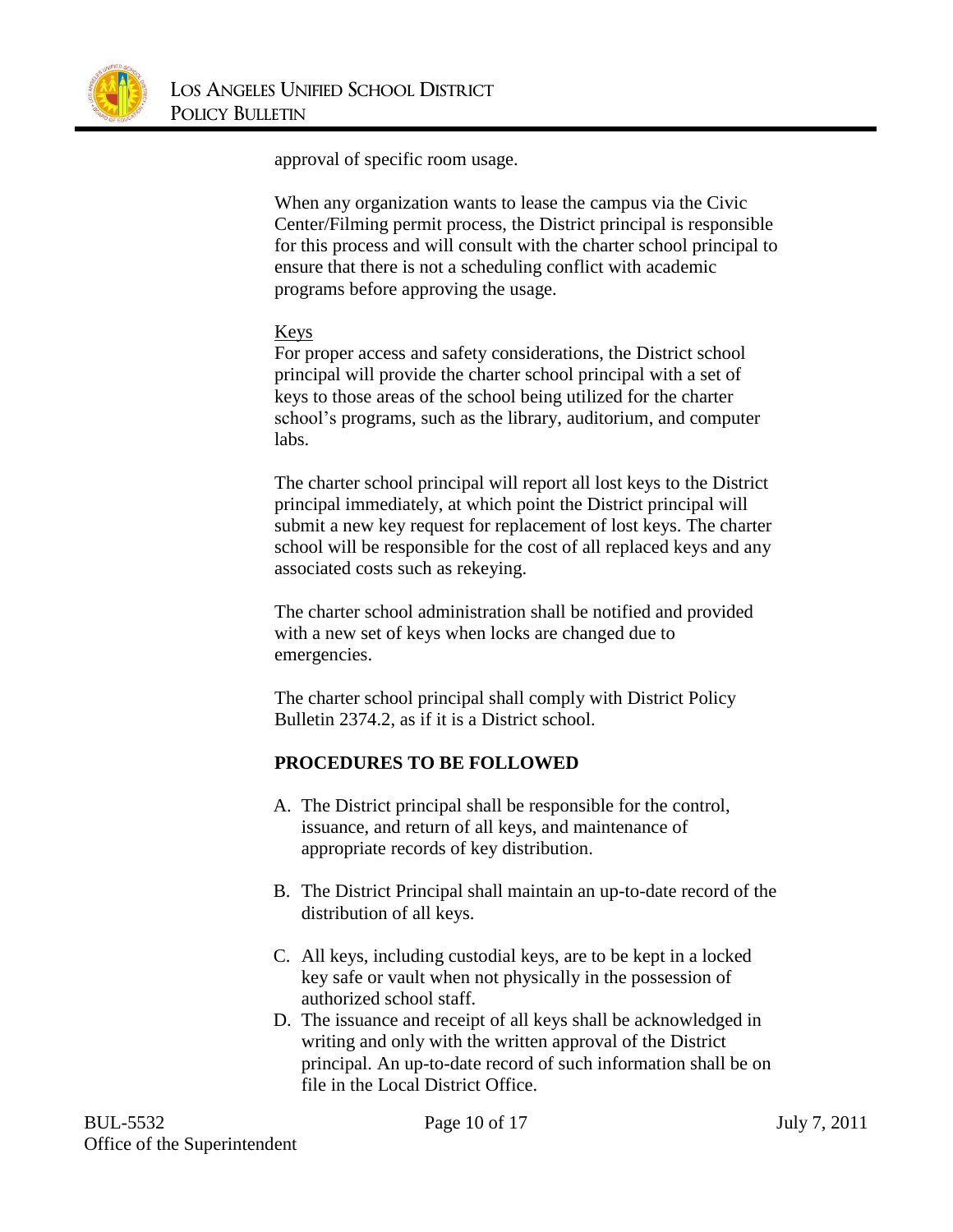

- E. Keys are never to be kept in classroom or office cupboards, filing cabinets, in or on desks, or in faculty mail boxes.
- F. Keys are never to be in the possession of students. Keys are not loaned to students to open doors or gates.
- G. All requests for keys are in writing on a completed Key Production Request form and signed by the District Principal. These forms may be obtained from Maintenance and Operations Area 10 at (213) 745-1400.
- H. As designated by the District Principal, master keys ("A" and "K") shall be issued only to the plant manager, administrative staff, and resident School Police Officer. Additionally, a maximum of five master keys may be requested for use by disaster emergency teams. These shall be maintained on a single ring at the site for emergency use only and are not to be issued in advance.
- I. It is important to keep the number of master and specialized keys to a minimum to maintain site security.
- J. Sub masters are to be issued only to school personnel who absolutely need them in the daily course of their responsibilities. They must be returned to the key safe or vault nightly.
- K. The classroom teacher is to be issued only the keys to his/her classroom, storeroom, and/or cabinets. The teacher will be responsible for the designated keys. A classroom teacher cannot be issued a master key.
- L. The District Principal will arrange to have all exterior doors of buildings opened and closed as necessary.
- M. Keys issued to substitute teachers and other District employees (maintenance, etc.) must be returned daily.
- N. Authorized personnel needing keys for weekend or holiday activities will be issued only the specific keys needed to access the necessary room(s)/area(s) for the weekend assignment. Prior written approval by the District Principal must be obtained.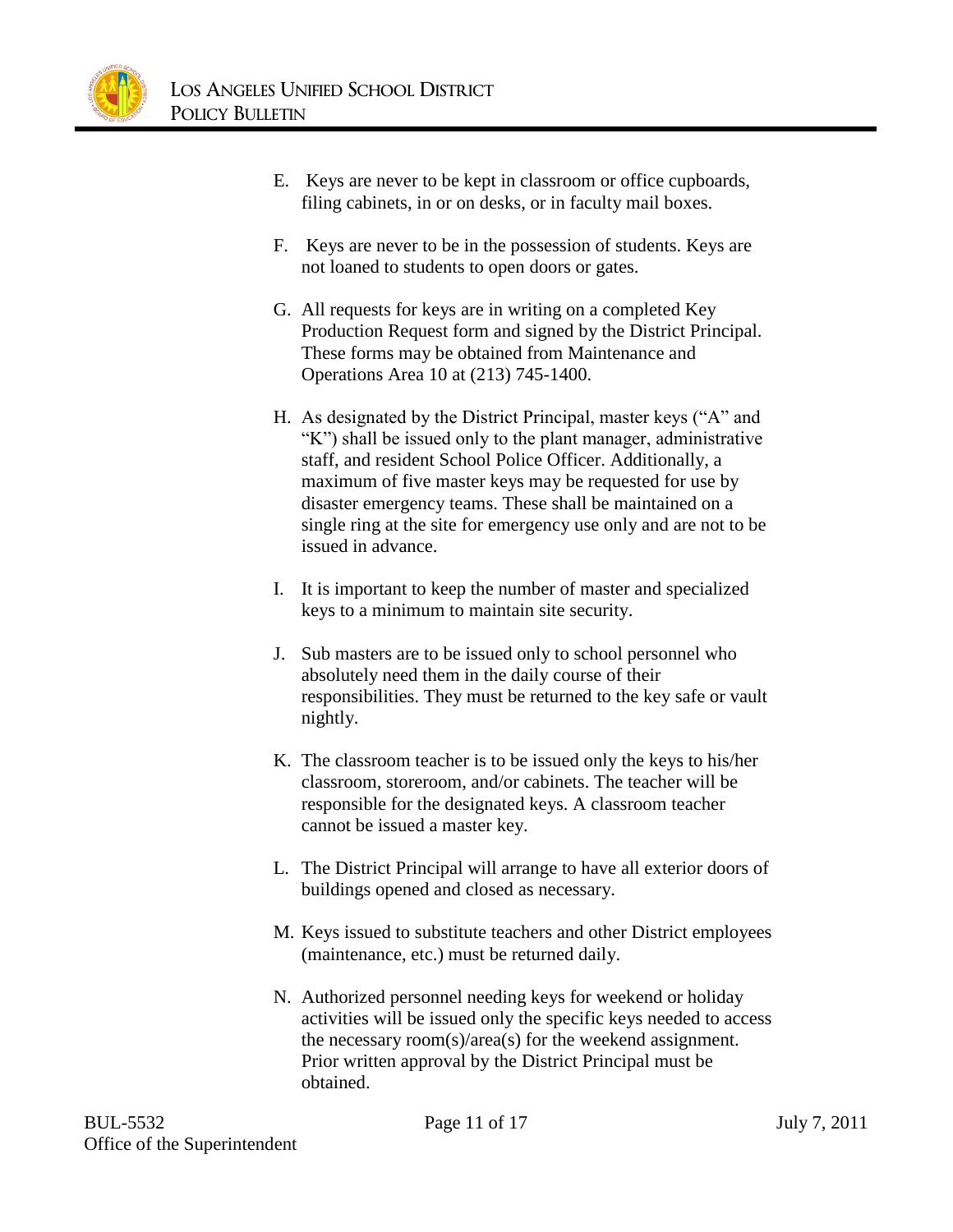

- O. In sites equipped with intrusion alarm systems, the School Police must be notified a week in advance of the weekend or holiday that authorized personnel are scheduled to enter the site. See District Policy Bulletin 2426.1 (Rev.), "Procedures to Access Sites During Non-Business Hours", dated December 8, 2009, from the Office of the Chief Operating Officer. The School Police must also be telephoned upon the arrival and departure of the personnel.
- P. The loss or theft of keys shall be reported by the District school principal to the Local District Office and School Police. After so reporting, the Maintenance and Operations Area 10 Lock Department shall be notified, via the trouble call line. The Lock Department will immediately re-key sensitive areas only.
- Q. All keys shall be checked and turned in to the District Principal at the end of the school year or in the event of an assignment change.
- R. Staff members shall be notified that unauthorized possession by any person, including employees, of any site key or unauthorized duplicate key is a misdemeanor (Penal Code 469.).
- S. School Police will issue three alarm keys to the District Principal who will be responsible for these keys. The administrator will assign the keys accordingly. The District will maintain the three-key policy to insure the integrity of the alarm system.
- T. No site will be issued more than three intrusion alarm keys without approval of the School Police Chief.
- U. If an alarm key is lost or stolen, a report shall be made to School Police. A school police report number will be required when requesting a replacement.
- V. The District Principal shall take whatever action necessary to ensure these procedures are followed.

### Scheduling

The District school principal and charter school principal shall consult with each other when scheduling activities in order to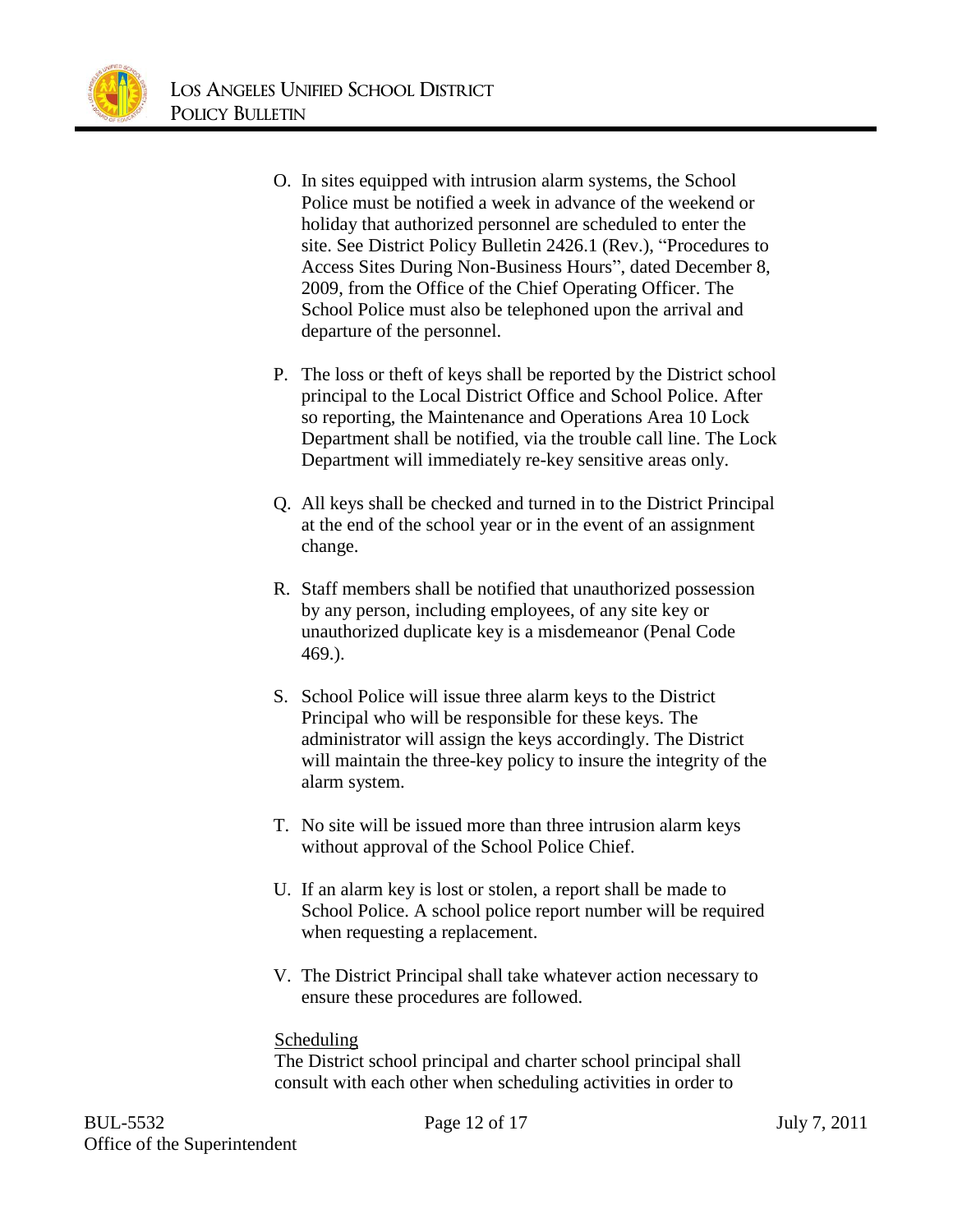

minimize the impact on either instructional program. Instructional programs at either school take precedent over other activities.

The District principal and the charter school principal will schedule the use of all shared space on a shared calendar per the shared use agreement articulated in the facilities use agreement with the charter school.

The District principal and the charter school principal will align schedules and calendars on a single calendar at the District Co-Location Training in August. Compromises may be required of both principals in areas such as recess schedules and/or lunch schedules in order to solve operational challenges.

Whenever possible, rooms allocated for exclusive use by either the charter or District schools will be re-configured by the Internet Technology Division so as to have separate bell systems and not receive announcements from the other school except in the case of emergency.

#### Safety & Security

The charter school shall adopt the District's safe school plan while colocated at the District school site, and participate in all required school safety events and activities as directed by the District school principal (e.g., fire drills, earthquake drills, lock downs, Safe Passage walks, etc.).

At the District Co-Location Training in August, the charter school principal shall provide the District school principal a list of names, titles, emergency phone number and employee numbers for all charter staff. (See REF-5450.0 "*School Emergency Response Boxes*") The charter school principal will be responsible for keeping this list up to date with the District school principal. The District school principal will keep a copy of the charter staff roster on file in the front office and forward a copy to school police. The training will also include a discussion of the methods of communications during emergencies (such as use of radios, cell phones, PA systems and land lines) to ensure the same methods are used by both schools to reach students, parents and staff during an emergency. It is District practice that all schools on a campus follow one plan and one School Incident Commander during an emergency. The primary Incident Commander should be the District Principal since they have access to the emergency communication radio tree and can request assistance for the campus from the District. For the efficient operational support of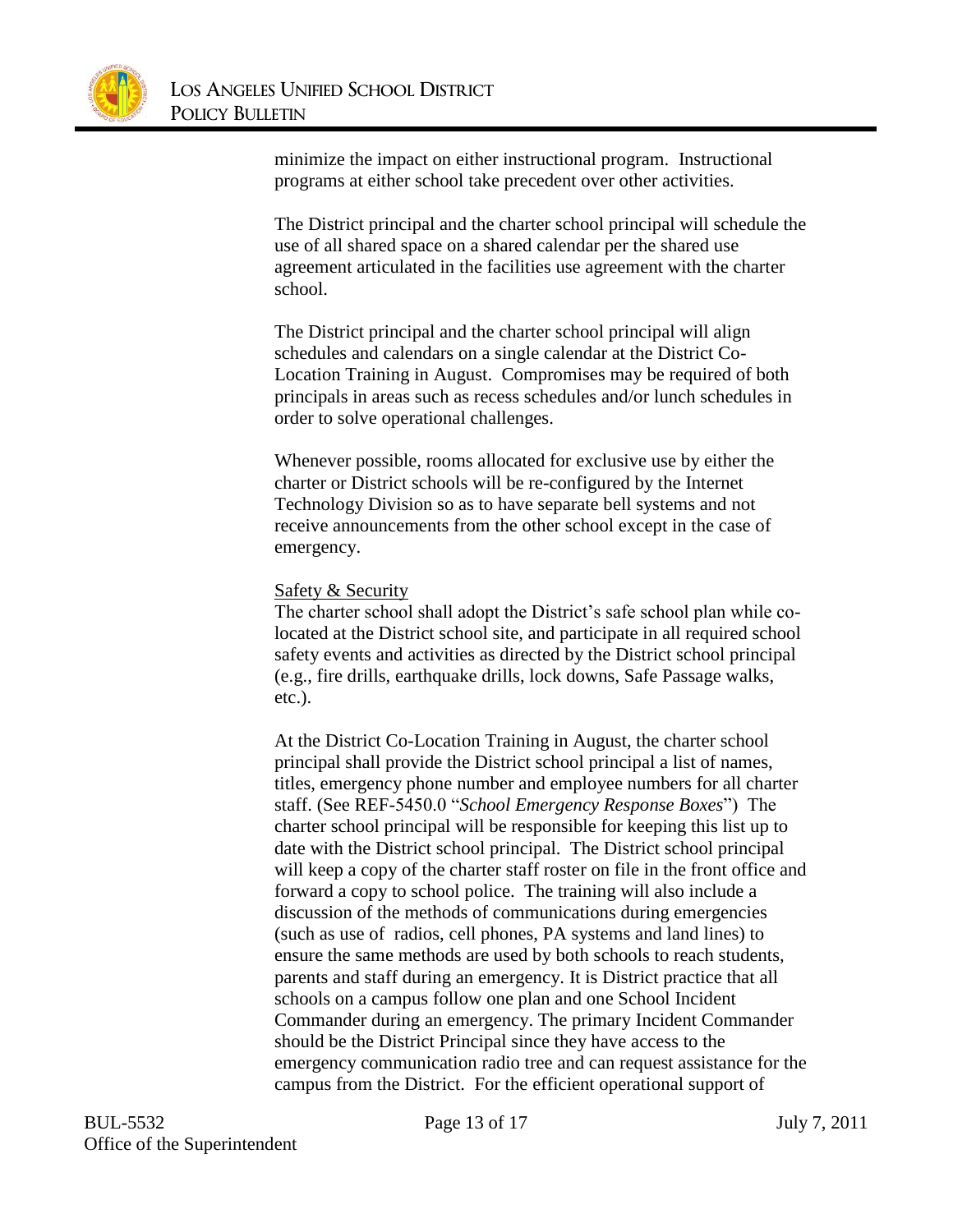

students, all schools on a campus must maintain the ability to quickly communicate and coordinate their actions. For this reason, all schools on one campus will share a common radio frequency.

District schools maintain a cache of emergency supplies on campus as well as lockdown supplies in classrooms. (See REF-5451.0 "School Site Emergency/Disaster Supplies) Charter schools are expected to provide the supplies for their population including specific supplies for students and staff with special needs. These supplies can be co-located in the District school's emergency supply bin.

The District school and charter school shall comply with District Policy Bulletin 2219.0, 1325.1.

The District is committed to providing a safe and secure learning environment for its students. School site administrators must ensure that all gates are locked at the beginning of classes in the morning and remain locked until the end of the school day. Only the main entrance to the school shall remain open during the school day and that entrance should be monitored at all times.

As visitors are welcomed to District schools, they must be informed of the policies and procedures. Parental and community involvement in school programs and activities should be encouraged as stated in the California Education Code (Education Code section 44810 (a); section 44811 (a); section 51101, (a): (1), (2), (12) and Board Rules (1265, 2002).

### I. STATE LEGAL REQUIREMENTS

- a. School must develop and post a visitor's policy.
- b. All campus visitors must have the consent and approval of the principal/designee. Permission to visit must be given at the time requested if at all possible or within a reasonable period of time following the request. This does not preclude visits occurring on the same day as requested.
- c. Children who are not enrolled at the District or Charter school are not to be on the campus unless prior approval of the principal/designee has been obtained.
- d. Parents do have the right to:
	- i. Be informed in advance of the procedures for visiting the school;
	- ii. Request and obtain approval of the principal/designee to enter a school campus;
	- iii. Observe in the classroom or classrooms in which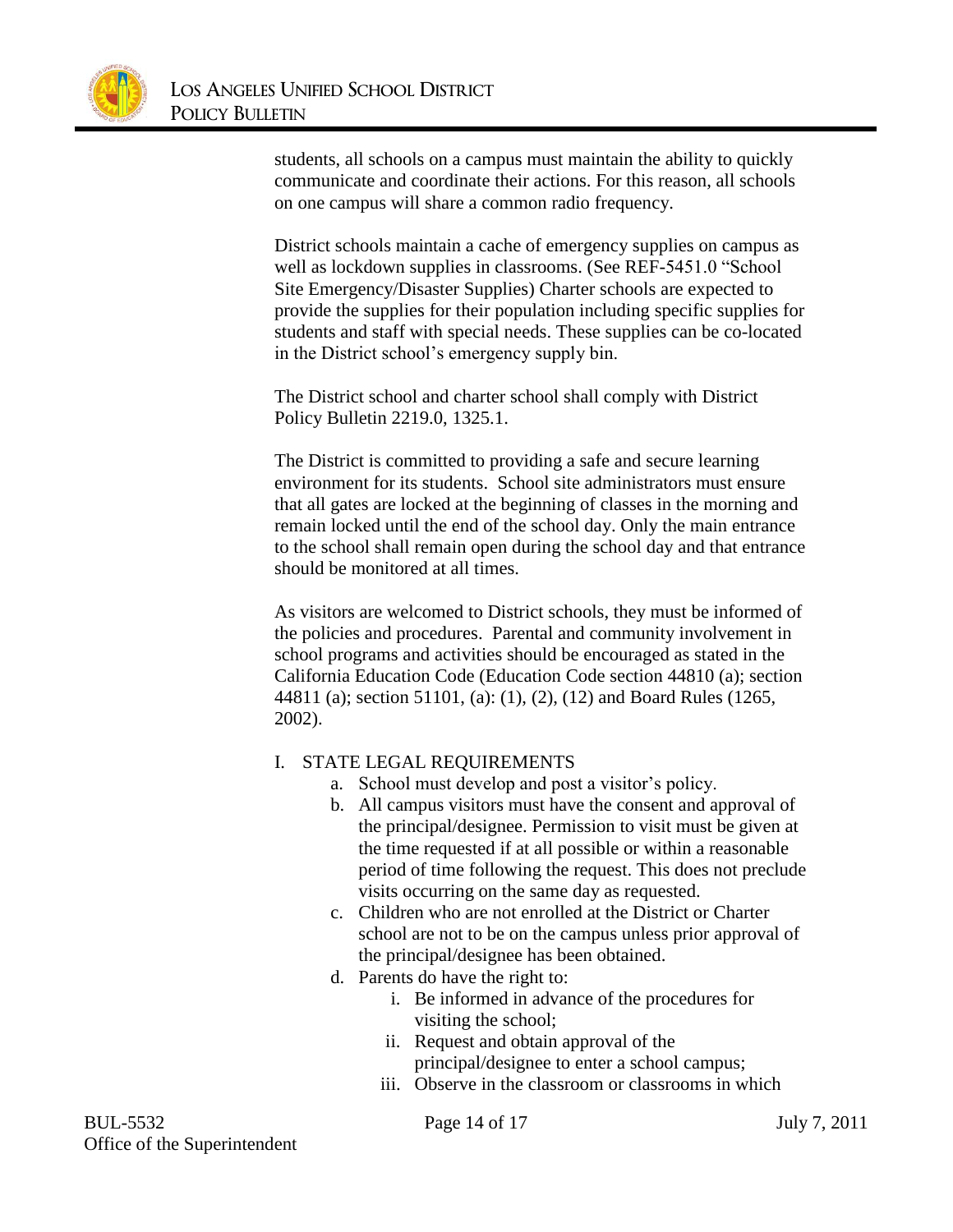

their child is enrolled within a reasonable period of time after making a request;

- iv. Observe in the classroom or classrooms for the purpose of selecting the school in which their child will be enrolled, within a reasonable period of time after making a request;
- v. Request a meeting with the classroom teacher and/or school principal/designee following the observation; and,
- vi. Meet with their child's teacher(s) and/or the school principal/designee, within a reasonable period of time after making a request.
- e. Parents do not have the right to:
	- i. Willfully interfere with the discipline, order, or conduct in any school classroom or activity with the intent to disrupt, obstruct, or inflict damage to property or bodily injury upon any person.
	- ii. Disrupt class work, extracurricular activities or cause disorder in a place where a school employee is required to perform his or her duties. (School Police can be reached at 213-625-6631 for further information.)

# II. PROCEDURE

- a. Visitor's Policy
	- i. It is the responsibility of each principal to work with staff and community to develop and post, in appropriate languages, a visitor's policy. In the case of co-located schools, the visitor's policy should be consistent between the schools. This visitor's policy must be published and distributed to parents and staff annually thereafter. The law prohibits schools from setting arbitrary time limits regarding frequency and duration of visits. General expectations for visitors are:
		- 1. Follow the established school policy in requesting a classroom visitation from the principal/designee.
		- 2. Complete a visitor's permit and obtain the principal/designee's approval before proceeding to the classroom.
		- 3. Enter and leave the classroom as quietly as possible.
		- 4. Do not converse with the students, teacher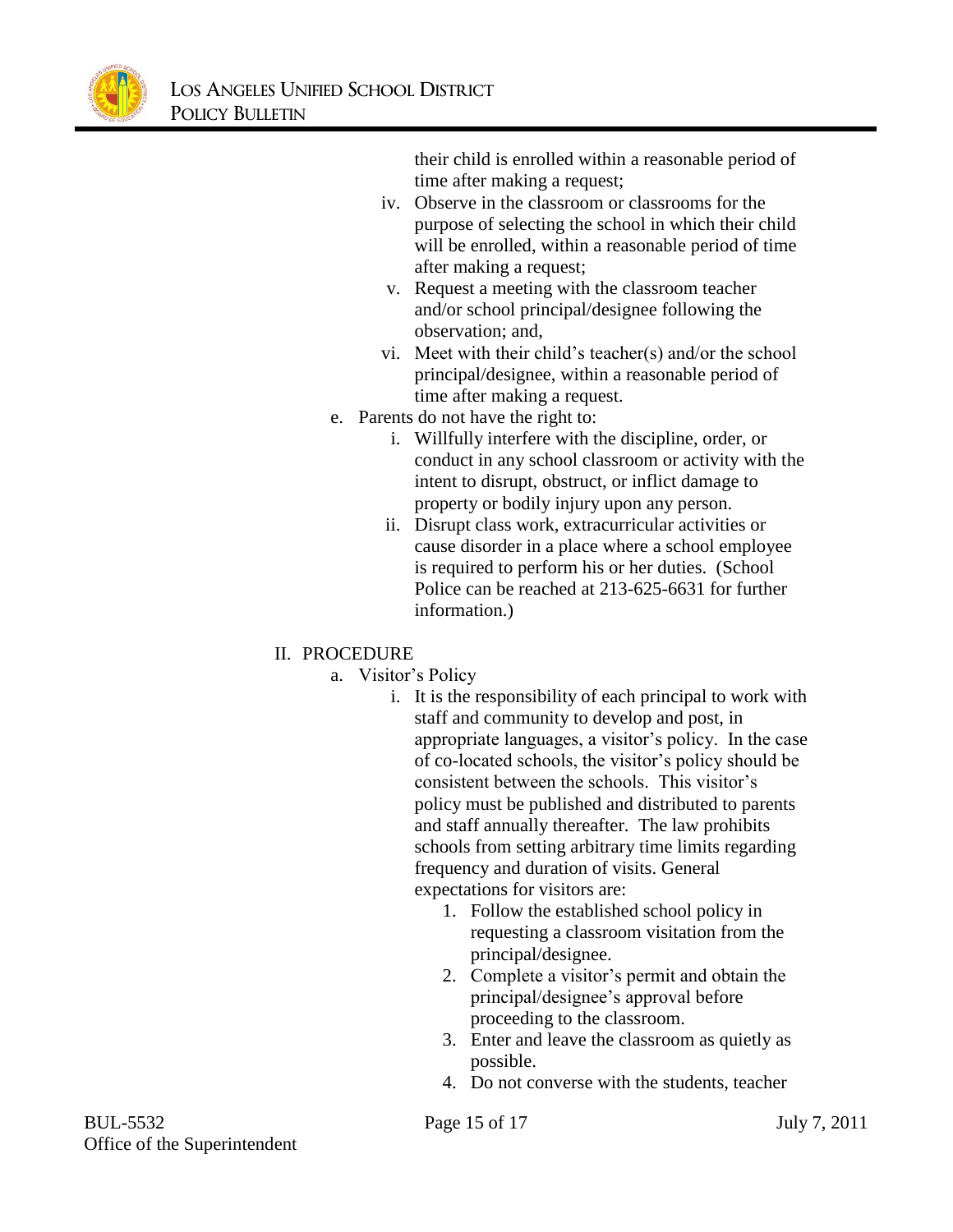

and/or instructional aides during instructional time.

- 5. Do not interfere with school activities.
- 6. Keep the length and frequency of the classroom visits reasonable (to be determined by the activity being observed).
- 7. Follow the school's established procedures for scheduling an appointment with the teacher(s) and/or principal/designee after the classroom visit, if needed.
- 8. Return the visitor's permit before leaving the campus.
- ii. Administrator's Authority
	- 1. Adults and minors over 16 years of age who enter a school campus and fail to adhere to the posted "Visitor's Policy" or who defy the principal/designee's authority may be reported to the appropriate police agency and may be subject to criminal charges.

Resolving Facilities Usage Issues

In addition to the prescribed meetings, the District school principal and the charter school principal shall meet to resolve facilities usage and resolve scheduling conflicts which may arise.

The District and charter school principals also shall be responsible for notifying certificated and clerical staffs of protocol, procedures, and resolution of concerns regarding joint usage of facilities.

Conflicts between the schools over the use of the facility that cannot be mutually resolved between the respective principals shall be escalated as needed in the following manner:

- First level referral to the Local District Director and the Director of Charter Schools for resolution. The District principal should contact the Local District Director and the Charter principal should contact the Director of Charter Schools. Each principal should copy the other on the correspondence to ensure accurate and transparent escalation of the issue.
- Second level engagement of the Local District Superintendent and the Executive Director of the Innovation and Charter Schools Division for resolution.